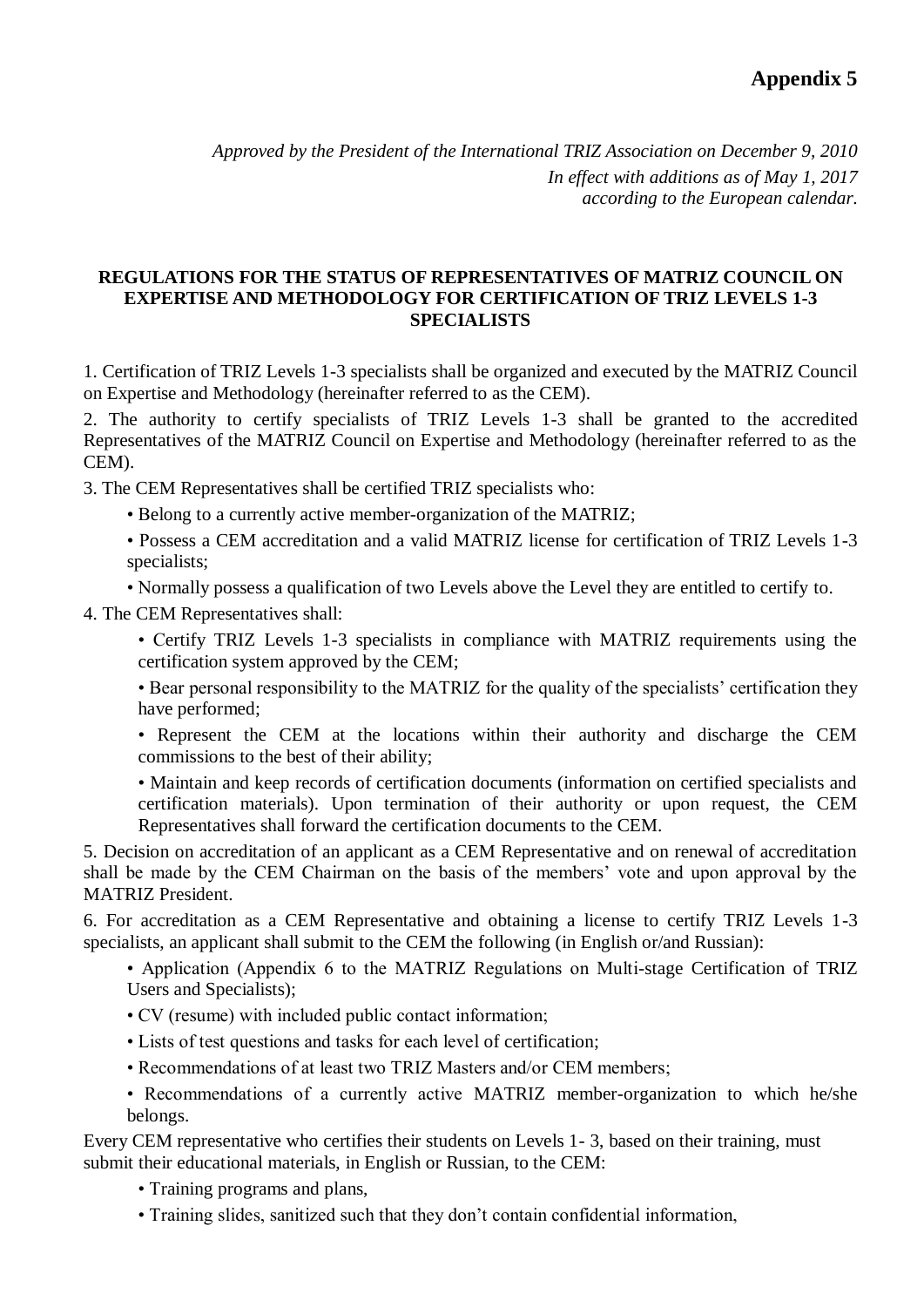• Class notes, referenced text books, methodological guides, etc., which don't contain confidential information.

In order to facilitate and accelerate assessment of the candidate's ability to properly perform the duties of a CEM Representative, the applicant on his/her own or at the request of the CEM may also submit additional materials (if available and feasible) including:

• Information on the candidate's publications for the past five years (including patents and patent applications);

• Selected materials on his/her practical activities, research and projects using TRIZ and value analysis (with no revealing of confidential information);

• Information on instruction activities (number and topics of training events, number of trained students, etc.);

• Reviews on the training sessions performed by the candidate (courses, lectures, seminars, trainings);

• Other information which may be deemed appropriate by the candidate or requested by the CEM.

7. For the renewal of the accreditation, not later than one month before the expiration of the license, the CEM Representative shall submit to the CEM (in English or/and Russian):

• Application (Appendix 6 to the MATRIZ Regulations on Multi-stage Certification of TRIZ Users and Specialists);

• CV (resume) with included public contact information;

• Lists of test questions and tasks for each level of certification;

• Recommendations of a currently active MATRIZ member-organization to which he/she belongs.

If an applicant provides training, as a result of which they also certify level 1-3 specialists, then in addition they must submit to EMC their training materials in English or Russian:

• Educational programs and schedules,

• Sets of demo slides (that do not contain confidential information).

If a EMC representative did not certify anybody during the validity period of their license, then for extending the accreditation they must provide to the EMC all of the documents in accordance with paragraph 6 of this Regulation.

The CEM shall take a decision on extending the accreditation upon consideration of the following additional materials:

• Letter of Opinion towards the quality of official documents submitted by the CEM Representative, which shall be prepared by the CEM member responsible for the relevant activity;

• Selected summary reports of specialists certified by the CEM Representative;

- Results of monitoring of the CEM Representative's activities;
- Reviews of the CEM Representative's activities submitted to the CEM;
- Other data related to the CEM Representative's activities available to the CEM.

8. A positive decision on the CEM Representative's accreditation or its renewal shall be confirmed by a license that entitles the CEM representative to certify TRIZ Levels 1-3 specialists, issued in due form for a period of 2 years.

Upon a positive decision on the CEM Representative's accreditation or its renewal and prior to obtaining a license, the CEM Representative shall pay a fee. The fee, its form and payment procedure shall be determined by the MATRIZ Presidium (Appendix 16 to the MATRIZ Regulations on Multistage Certification of TRIZ Users and Specialists).

9. The MATRIZ President may decide on early termination of the CEM accreditation upon request of the CEM, on the grounds of monitoring, scheduled or extraordinary inspection results of the CEM Representative's activities. The grounds for early termination of accreditation may be as follows:

• Personal wish of the CEM Representative to abandon the authority;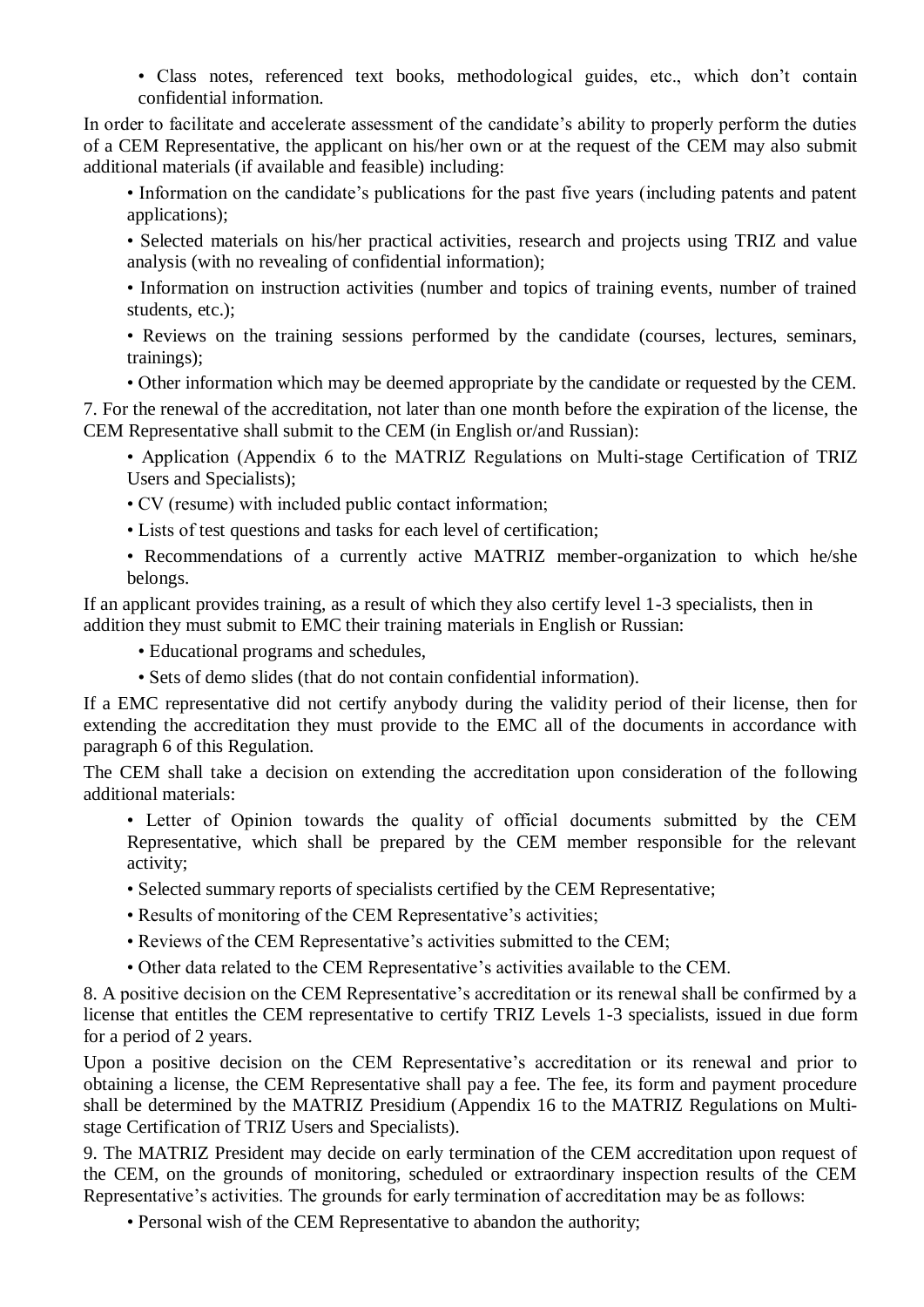• Absence of activity in the field of certification during one year without justifiable reasons (e.g. illness, extended business trips, etc.);

• Gross violations of the CEM requirements for certification procedures and/or registration of its results;

• Repeated failure to comply with CEM request to present test materials on certified specialists and other information relating to the activities of the CEM Representative;

• Absence of due records in the CEM Representative's possession;

• repeated negative comments on the activities of the CEM Representative, whose genuineness has been verified;

• Activities damaging the CEM and/or MATRIZ reputation.

The CEM Representative may file a complaint against the decision on early termination of his/her accreditation and the MATRIZ Presidium may revoke such a decision.

10. Renewal of the CEM Representative's accreditation (in case of inobservance of extension terms or early termination) shall be executed with the procedure for primary accreditation.

11. The CEM shall provide continuous monitoring of the certifications performed and other results of the CEM Representative's activities. With this aim in view:

11.1. The ability to control the quality and performance of the CEM Representative shall be granted to:

- Members of the CEM and MATRIZ Advisory Board;
- TRIZ Masters, who have recommended the CEM Representatives;
- Representatives of the MATRIZ member-organization, to which the CEM Representative belongs.

11.2. The CEM Representative shall provide the monitoring inspectors all the requested materials available excluding confidential information.

11.3. The monitoring shall be carried out by familiarization with the final assessment materials and interviews with certified specialists. The monitoring results may be sent to the CEM in the form of reviews on the activities of the CEM Representative.

11.4. Scheduled and extraordinary inspections of the CEM Representative's activities shall be carried out on the decision of the MATRIZ President, the MATRIZ Presidium or the CEM. Reports on scheduled and extraordinary inspections of CEM Representative's activities with recommendations and findings shall be forwarded to the CEM.

12. During the certification of TRIZ Levels 1-3 specialists:

• The CEM Representative shall forward information on the certification procedure in the prescribed form to the CEM (Appendix 7 to the MATRIZ Regulations on Multi-stage Certification of TRIZ Users and Specialists);

• The CEM shall conduct a formal verification (within 3-5 working) days and

• Inform the MATRIZ President of the need to issue an invoice for certification fee (Appendix 10 to the MATRIZ Regulations on Multi-stage Certification of TRIZ Users and Specialists);

• Request the CEM Representative to forward randomly selected CEM certification materials on 10-20% of the certified applicants, but not less than one person. These materials shall be submitted to the CEM in the form that excludes presentation of confidential information.

- the CEM Representative (approximately within 5 working days) shall:
	- Provide for settlement of the rendered account;
	- Forward the requested certification materials to the CEM.
- upon receipt of the payment (approximately within 5 working days), the CEM shall:

• Record, register and dispatch the certificates to the address specified by the CEM representative;